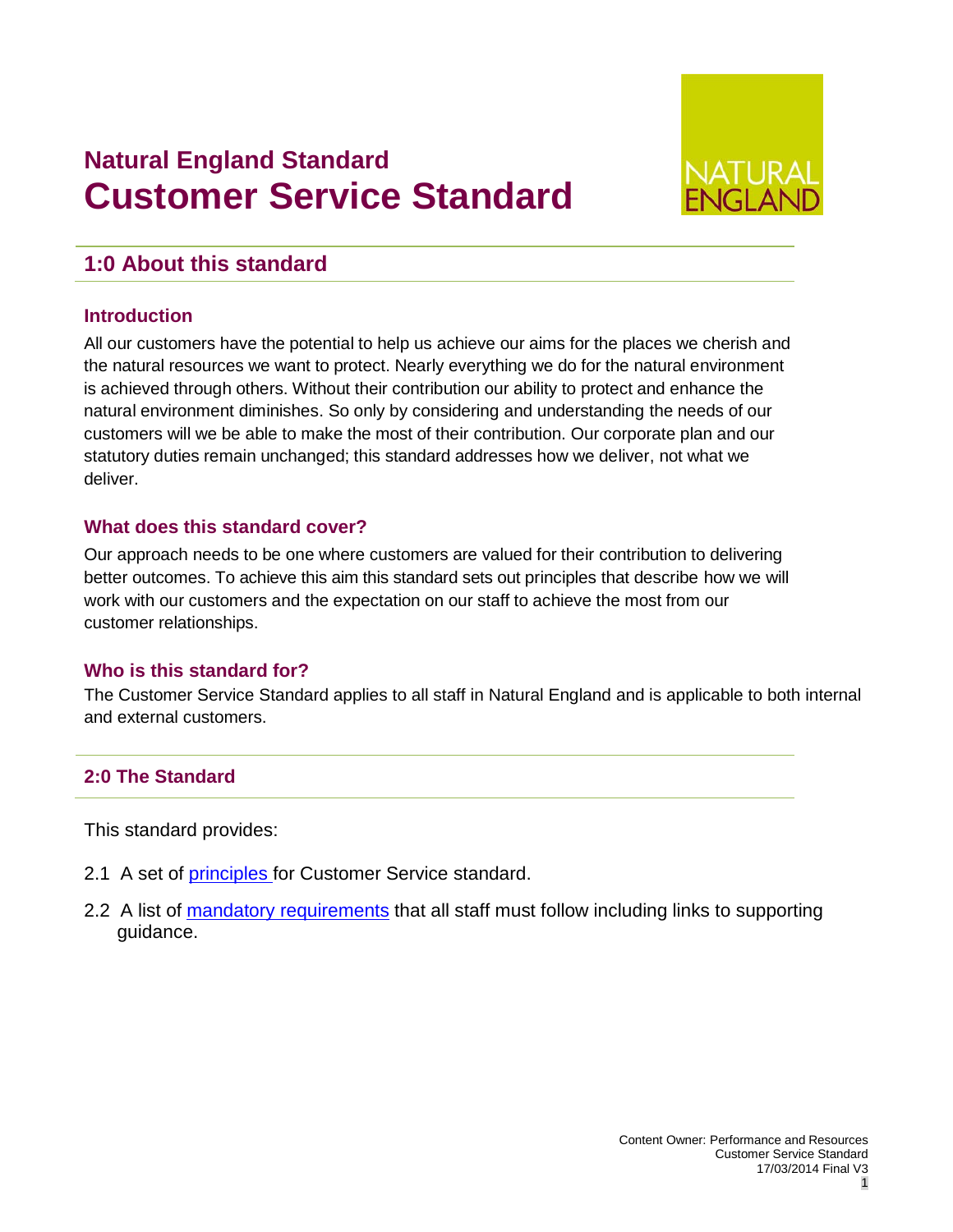<span id="page-1-0"></span>

| 2.1 Principles for Customer Service standard |                                                                                                                                                                                                                                                                                                                                                                                                                                                                                                                                                                                                                                                               |  |  |  |  |
|----------------------------------------------|---------------------------------------------------------------------------------------------------------------------------------------------------------------------------------------------------------------------------------------------------------------------------------------------------------------------------------------------------------------------------------------------------------------------------------------------------------------------------------------------------------------------------------------------------------------------------------------------------------------------------------------------------------------|--|--|--|--|
| Be available to our<br><b>customers</b>      | Our customers have told us that ease of contact is important to<br>them. We have a responsibility as a public body to offer a<br>professional and helpful service and should make sure that we are<br>accessible to our customers in line with the services we offer.                                                                                                                                                                                                                                                                                                                                                                                         |  |  |  |  |
| <b>Communicating</b><br>with customers       | Every interaction with internal and external customers should count<br>for the natural environment. As a public body, we need to<br>communicate with our customers in a way that suits them wherever<br>possible, whilst meeting our published response times.<br>Striking the balance between quality and speed, your<br>communications should be personalised, easy to understand and<br>leave your customer with a positive impression of the organisation.<br>Always seek to go the extra mile for your customers. If we get our<br>communications with a customer right first time, we spend less time<br>clarifying messages and dealing with disputes. |  |  |  |  |
| <b>Customer service</b><br>culture           | So much of our work is delivered with and through others<br>meaning our customer relationships are fundamental to Natural<br>England's delivery for the natural environment. To be successful<br>we need to be helpful, practical, trustworthy and impartial when<br>building relationships and communicating with our customers.                                                                                                                                                                                                                                                                                                                             |  |  |  |  |
| <b>Customer insight</b>                      | Only by considering and understanding the needs of our<br>customers will we be able to make the most of their contribution.<br>Improving customer insight is the key to this, and will lead to<br>customers feeling valued for their contribution, delivering better<br>outcomes for the natural environment.                                                                                                                                                                                                                                                                                                                                                 |  |  |  |  |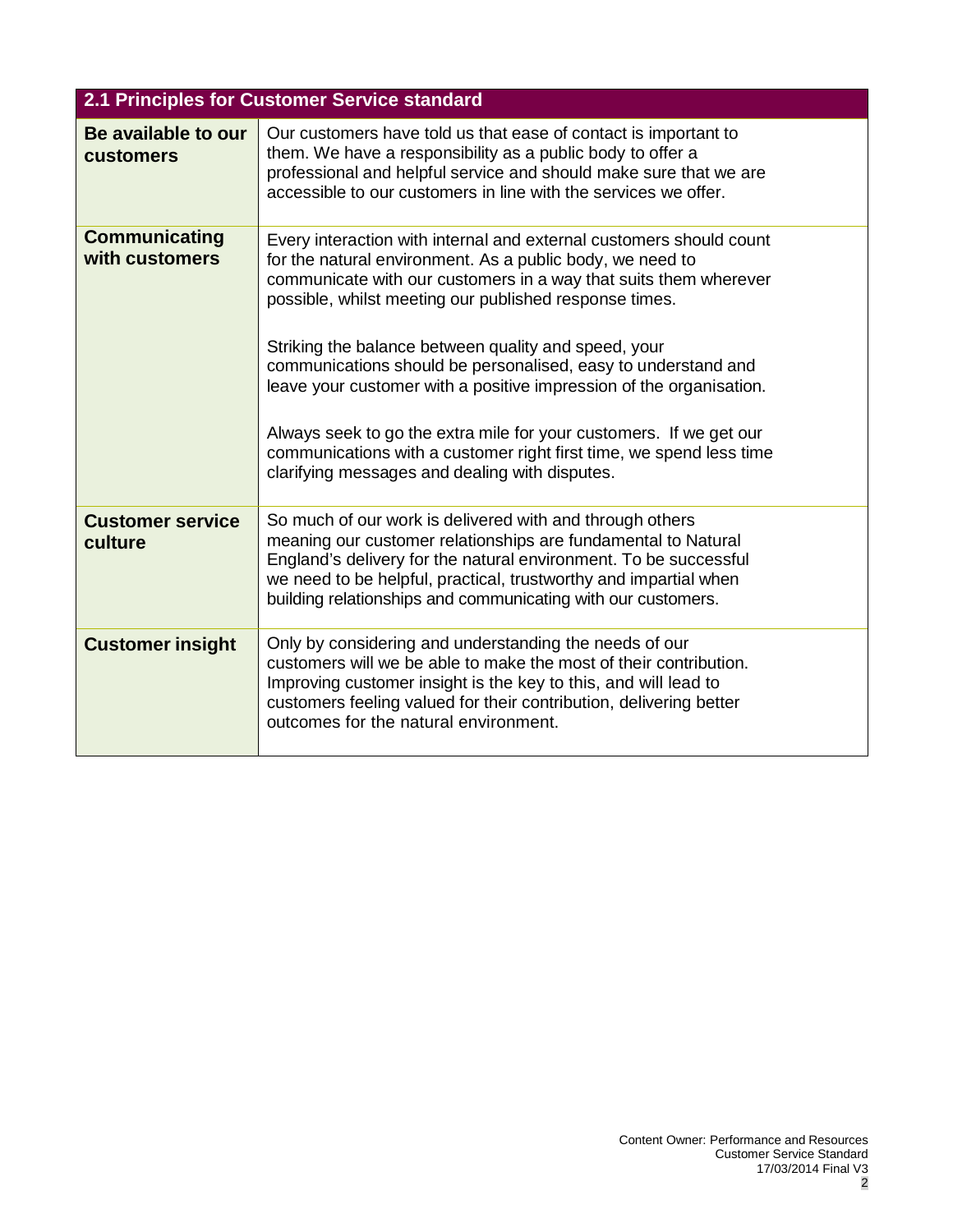<span id="page-2-0"></span>

| 2.2 Mandatory requirements |                                                                                                                                                                                                                                         |  |  |  |
|----------------------------|-----------------------------------------------------------------------------------------------------------------------------------------------------------------------------------------------------------------------------------------|--|--|--|
|                            | <b>What</b>                                                                                                                                                                                                                             |  |  |  |
| 2.2.1                      | Be available to our customers                                                                                                                                                                                                           |  |  |  |
|                            | Make sure that you are accessible to your customers in line with the services<br>that you offer and your customers' needs by following Natural England's<br>relevant guidance.                                                          |  |  |  |
| 2.2.2                      | <b>Communicating with customers</b>                                                                                                                                                                                                     |  |  |  |
|                            | Give the best possible service to your customers and offer personal contact<br>over written and email correspondence in accordance with Natural England's<br>relevant guidance.                                                         |  |  |  |
|                            | Explain your decisions and convey difficult messages helpfully and sensitively,<br>ideally through personal contact.                                                                                                                    |  |  |  |
|                            | Keep an audit trail of decisions made (whether they are made by telephone,<br>email, letter or face-to-face) as set out in the Record Management Standard.                                                                              |  |  |  |
| 2.2.3                      | <b>Customer service culture</b>                                                                                                                                                                                                         |  |  |  |
|                            | Take personal responsibility for your interactions with customers by being<br>practical, helpful, trustworthy and impartial and by demonstrating our<br>corporate core behaviours and following Natural England's relevant<br>guidance. |  |  |  |
| 2.2.4                      | <b>Customer insight</b>                                                                                                                                                                                                                 |  |  |  |
|                            | Take personal ownership to resolve any customer complaints and use<br>these, along with any other feedback, compliments or suggestions to learn<br>from and do things better in accordance with Natural England's relevant<br>guidance. |  |  |  |